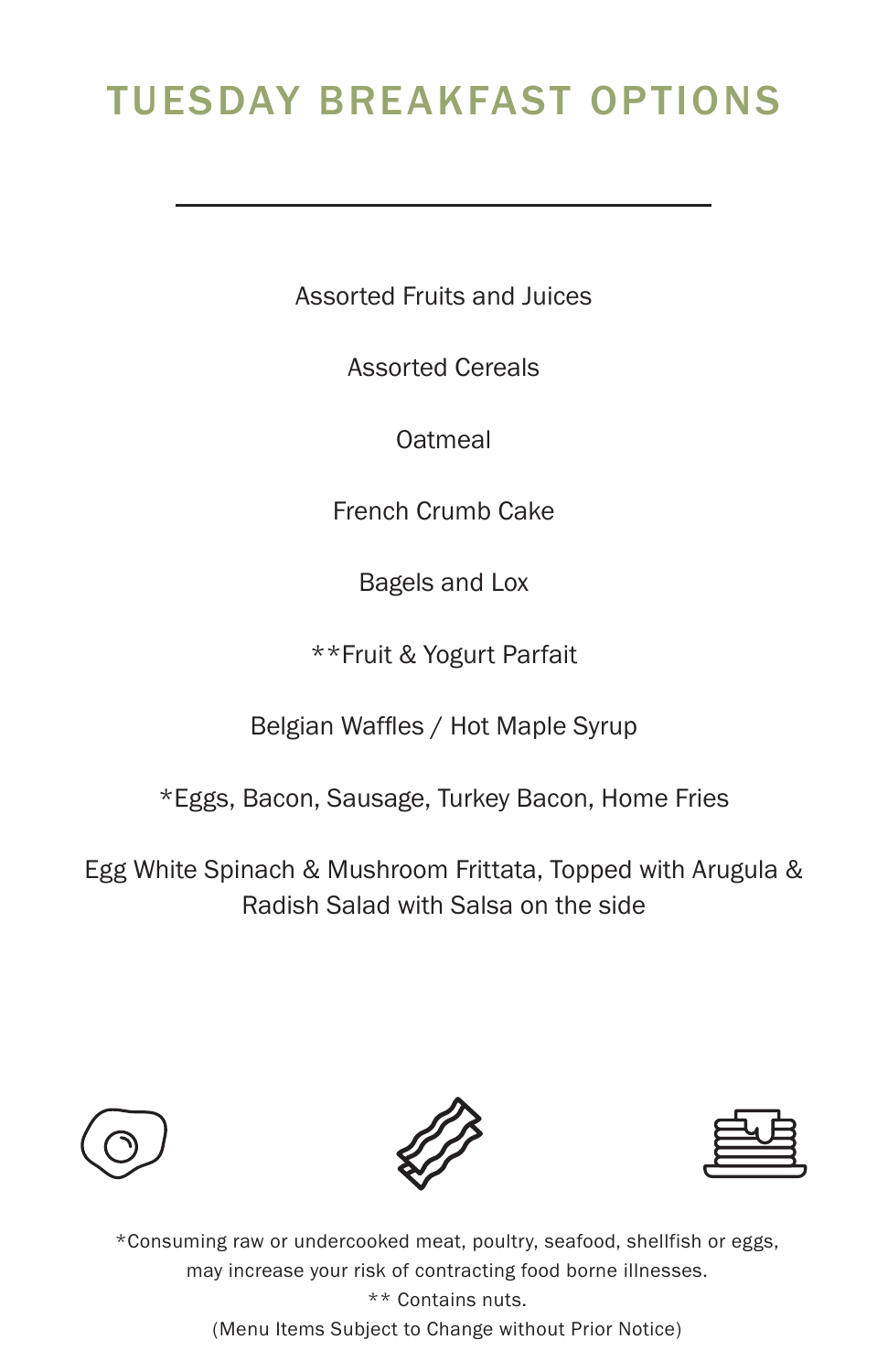## TUESDAY LUNCH OPTIONS

Stuffed Pepper Soup Avocado Caprese Salad

French Fries

Entrees:

Woodloch Nacho Bowl Nacho Chips, Seasoned Ground Beef, Nacho Cheese Sauce, Shredded Lettuce, Diced Tomato, Salsa, Sour Cream & Guacamole

Chicken or Portobello Caesar Salad Romaine Lettuce, Croutons, Tomato Wedges, Red Onion & Shaved Parmesan Cheese with Caesar Dressing and Dinner Roll

> Fresh Mozzarella & Tomato Sandwich Roasted Red Peppers, Baby Arugula & Balsamic Glaze on a Grilled Baguette

> > \*Charbroiled All-Natural Premium Burger Lettuce, Tomato & Onion Choice of Cheese

Veggie Burger on a Whole Wheat Sandwich Round (v)

Veggie & Hummus Plate

\*\*Fruit & Yogurt Parfait

Dessert:

Banana Cupcake w/ Brown Butter Icing Ice Creams, Chocolate, Tapioca, or Rice Pudding / Jell-O

[Kid's Menu Available] Chicken Tenders, Hot Dog, PB&J, Grilled Cheese, Mac & Cheese, Pizza, Pasta \*Kids Burger







\*Consuming raw or undercooked meat, poultry, seafood, shellfish or eggs, may increase your risk of contracting food borne illnesses. \*\* Contains nuts. (Menu Items Subject to Change without Prior Notice)